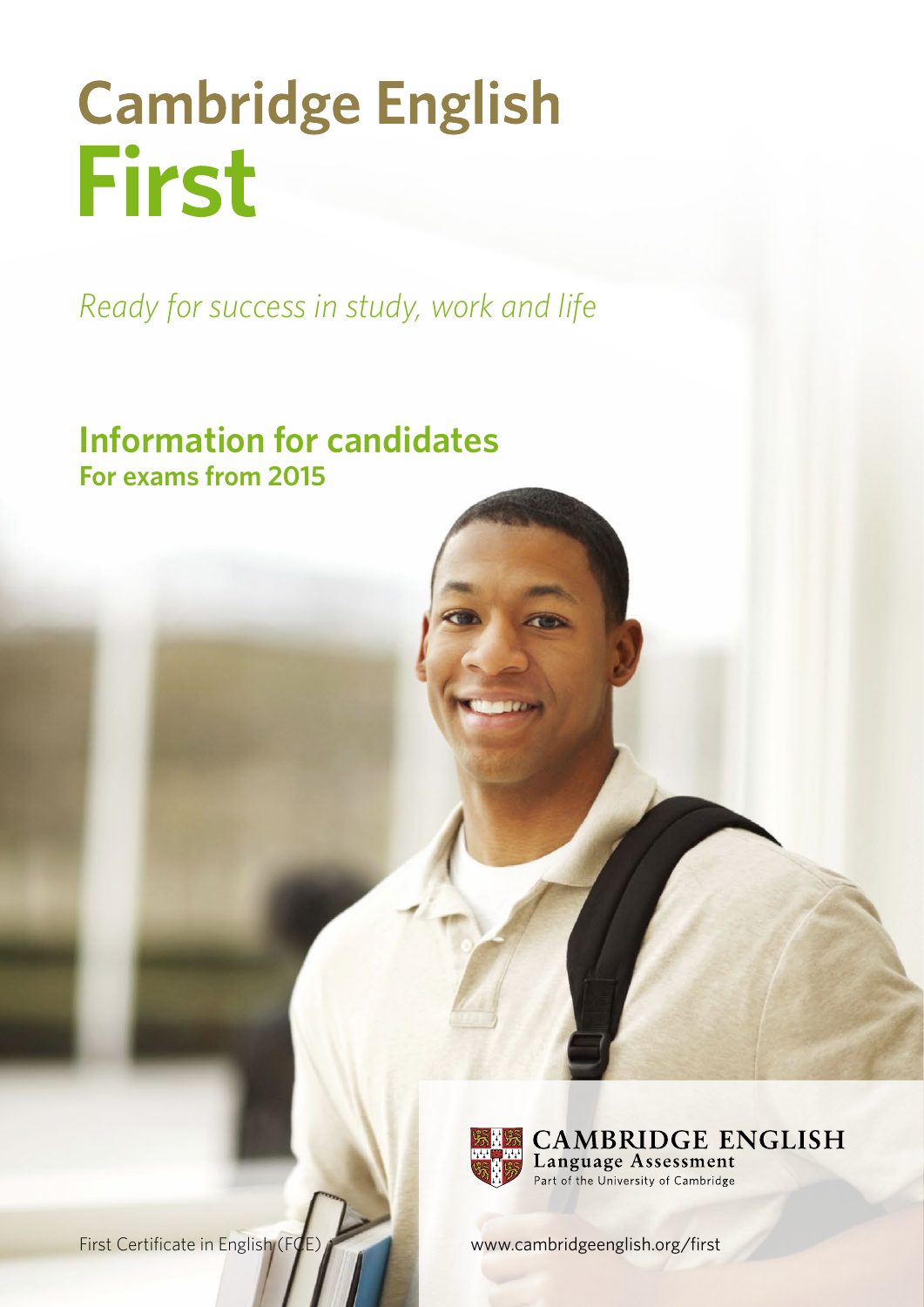<span id="page-1-0"></span>

About the exam





# How to use this guide

You can print this document if you wish, but it is better to read it on screen. Click the links in the document to access other useful online resources such as videos and practice tests, and to find the information you need.

# What does Cambridge English: First involve?

*Cambridge English: First* is for learners who have an upper-intermediate level of English, at Level B2 of the Common European Framework of Reference for Languages (CEFR). It is recognised all around the world by thousands of employers, as well as colleges and universities, as proof that you can use everyday written and spoken English for work or study purposes. Cambridge English Language Assessment carries out extensive research to make sure that you get the fairest, most accurate result, and that the exam is relevant to the range of uses that you may need.

# About the exam

Here's a summary of what's in the exam:

| Paper details                                                                   | What's in the paper?                                                                                                                                                                                                                                                                                                                                                                                                                                                                                                                                                                                                                                                                                                                   | <b>Skills assessed</b>                                                                                                                                                                                                                                                                                                                                                                                                                                                                          |
|---------------------------------------------------------------------------------|----------------------------------------------------------------------------------------------------------------------------------------------------------------------------------------------------------------------------------------------------------------------------------------------------------------------------------------------------------------------------------------------------------------------------------------------------------------------------------------------------------------------------------------------------------------------------------------------------------------------------------------------------------------------------------------------------------------------------------------|-------------------------------------------------------------------------------------------------------------------------------------------------------------------------------------------------------------------------------------------------------------------------------------------------------------------------------------------------------------------------------------------------------------------------------------------------------------------------------------------------|
| <b>Reading and Use of</b><br>English<br>1 hour 15 minutes<br>40% of total marks | There are seven parts in the <b>Reading</b><br>and Use of English paper. First, there<br>are three short texts with different<br>tasks. You have to complete the<br>gaps with different kinds of words.<br>The fourth part doesn't use a text.<br>You have to rewrite sentences in a<br>different way.<br>Parts 5-7 all have texts and<br>comprehension tasks. First there is<br>one long text with eight multiple-<br>choice questions, then a gapped<br>text which you must complete by<br>choosing the correct sentence, and a<br>multiple-matching task.<br>There is a wide range of different<br>texts and all of them are about<br>topics of general interest; you don't<br>need any specialist knowledge to<br>understand them. | The Reading and Use of English<br>paper tests your reading skills<br>and your knowledge and use of<br>vocabulary and grammar. You will<br>be assessed on:<br>how well you can use a range<br>of vocabulary and grammar<br>a range of reading skills,<br>including reading for detail,<br>understanding opinions<br>and feelings, understanding<br>how a text is organised and<br>understanding the main idea.<br>You also need to be able to read<br>a text quickly to get the general<br>idea. |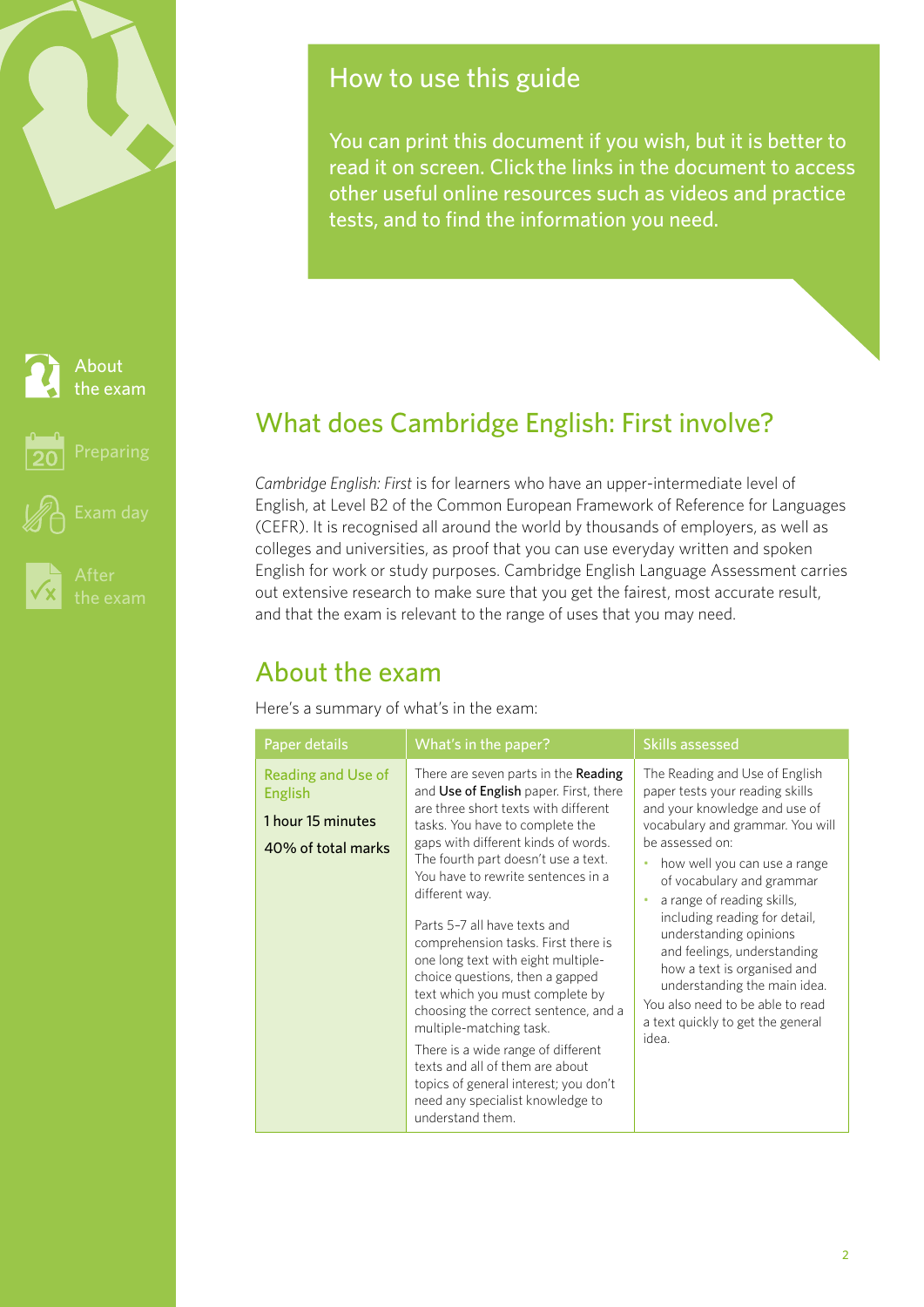

About [the exam](#page-1-0)

 $\overline{20}$ 



| Paper details                                                                                                     | What's in the paper?                                                                                                                                                                                                                                                                                                                                                 | <b>Skills assessed</b>                                                                                                                                                                                                                                       |
|-------------------------------------------------------------------------------------------------------------------|----------------------------------------------------------------------------------------------------------------------------------------------------------------------------------------------------------------------------------------------------------------------------------------------------------------------------------------------------------------------|--------------------------------------------------------------------------------------------------------------------------------------------------------------------------------------------------------------------------------------------------------------|
| Writing<br>1 hour 20 minutes<br>20% of total marks                                                                | The <b>Writing</b> paper has two parts.<br>The first is compulsory, and you<br>must write an essay which shows<br>your opinion about the topic, using<br>two ideas you're given and one idea<br>of your own.<br>Then you have a choice of three<br>questions, and you must choose<br>one. You'll need to write an article,<br>an email/letter, a report or a review. | You will be assessed using the<br>criteria Content, Communicative<br>Achievement, Organisation and<br>Language.<br>See page 13 for more detail.                                                                                                              |
| Listening<br>Approximately<br>40 minutes<br>20% of total marks                                                    | There are four parts in the Listening<br>paper, and there is a mixture of<br>monologues (one speaker) and<br>dialogues (two or more speakers).<br>The tasks include answering<br>multiple-choice questions about<br>short and longer texts; completing<br>notes while you listen to a longer<br>text; and matching options to short<br>monologues.                   | This paper tests different real-life<br>listening skills, such as listening<br>for information, opinion or<br>detail, or listening for the general<br>meaning of the whole text.                                                                             |
| <b>Speaking</b><br>14 minutes<br>Paired: two<br>(occasionally three)<br>candidates together<br>20% of total marks | The <b>Speaking</b> test starts with<br>general conversation between<br>the examiner and each candidate.<br>Then you take turns to speak<br>for about one minute about two<br>photographs. In Part 3, you discuss a<br>decision-making task with the other<br>candidate. Finally you will discuss<br>topics related to the task in Part 3.                           | You're tested on different<br>aspects of speaking, such as<br>pronunciation, how well you use<br>grammar and vocabulary, how<br>you organise your ideas and how<br>well you participate in discussions<br>with other people.<br>See page 13 for more detail. |

- $\rightarrow$  [Download a complete sample paper.](http://www.cambridgeenglish.org/Images/174037-fce-2015-sample-papers.zip)
- $\rightarrow$  Watch a video of a Speaking test.
- $\rightarrow$  [Read an examiner's comments on the candidates' performances.](http://www.cambridgeenglish.org/images/173977-cambridge-english-first-speaking-test-examiner-comments.pdf)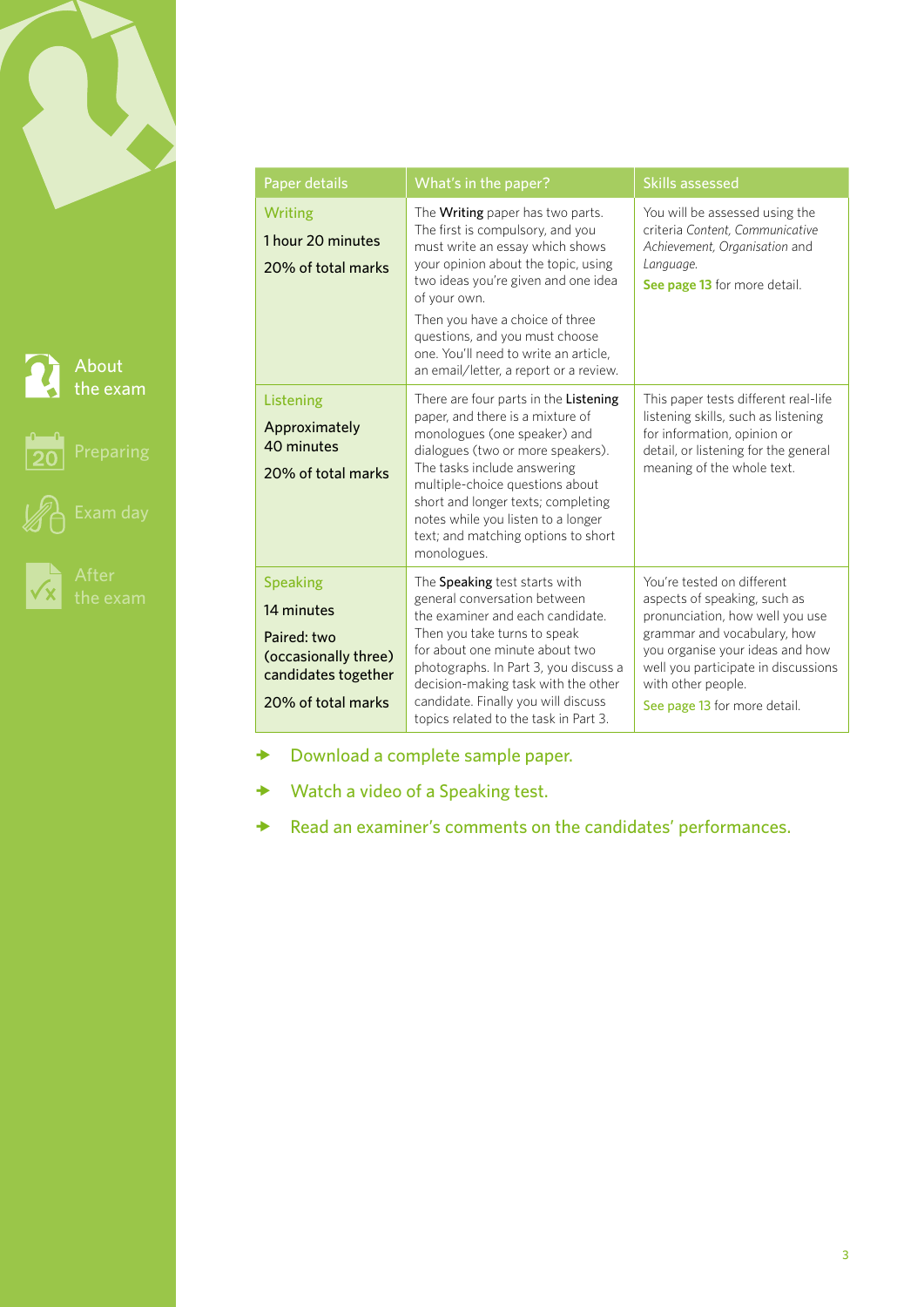<span id="page-3-0"></span>



# Before the exam – preparation

When you are preparing for the exam, you should get to know all the papers and tasks, so that you know what to expect on the day of the test. This will also help you to perform at your best – the exam tasks are carefully designed to let you show all your language skills, but you should also be fully prepared for everything you need to do in the exam. For example, in the Writing test you must keep in mind all the assessment criteria, so that you produce the best answers you can in the time allowed.

But practice tests alone aren't enough to help you perform really well. It's important to concentrate on improving your language skills and communicative ability, to give you the best chance of achieving your goal.

To help you feel really prepared for *Cambridge English: First*, there's a range of **[free exam preparation resources](http://www.cambridgeenglish.org/learning-english/find-free-resources/)**, including:

- tips and FAQs for each exam paper
- sample papers[.](http://www.cambridgeenglish.org/prepare-and-practise/books-for-study/)

To support learners as they prepare for their exams, Cambridge English Language Assessment and Cambridge University Press have developed a range of **[official](http://www.cambridge.org/gb/cambridgeenglish/official-exam-preparation-materials/exam/cambridge-english-first-fce-2015)  [preparation materials](http://www.cambridge.org/gb/cambridgeenglish/official-exam-preparation-materials/exam/cambridge-english-first-fce-2015)** including coursebooks and practice tests.

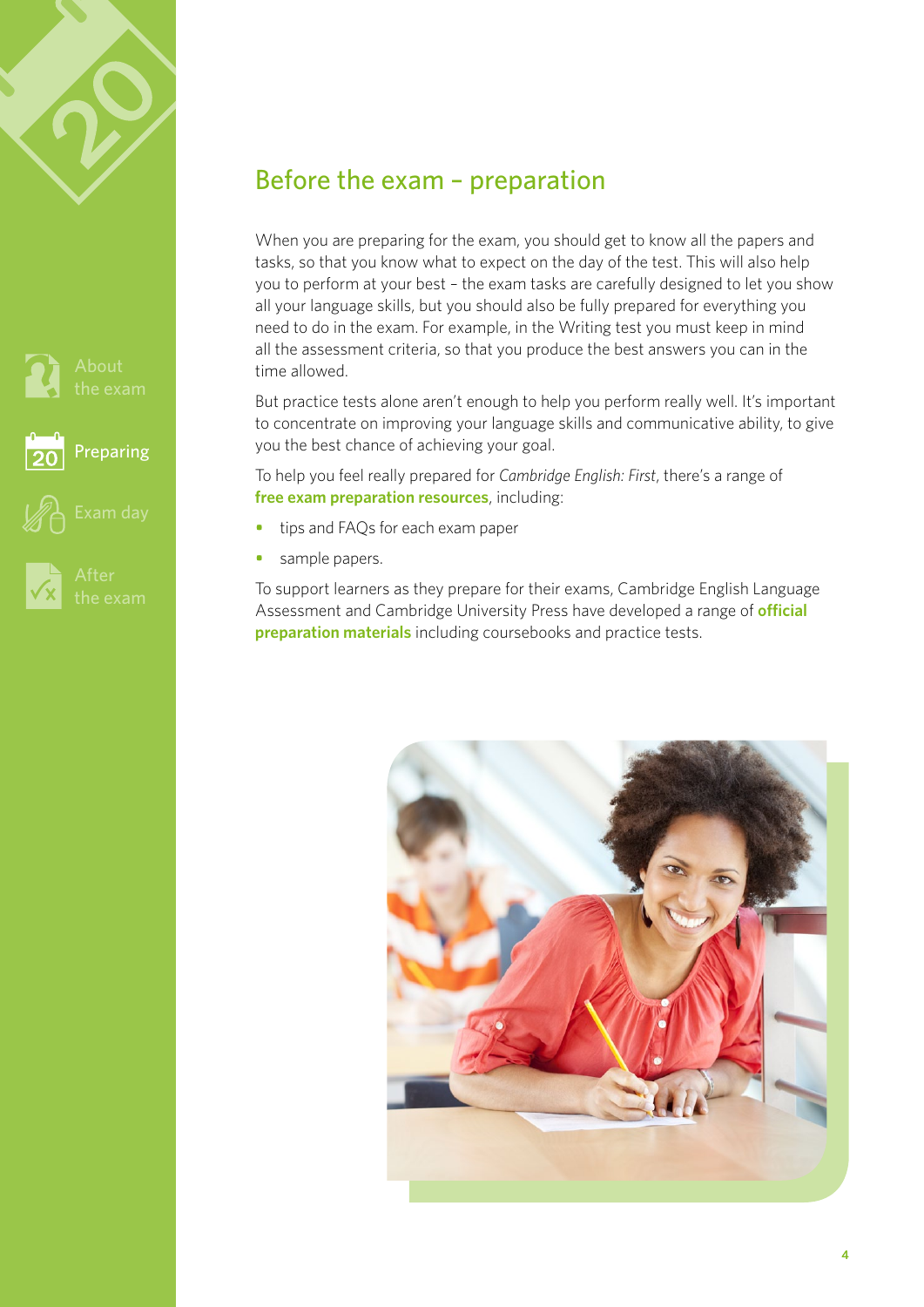

<sup>P</sup>reparing

How much do you know about studying for *Cambridge English: First*?

## Can you answer these questions?

- *1. Where can I find out exactly what I have to do in each part of the test?*
- *2. What kinds of things should I read to improve my reading skills?*
- *3. What should I do if I don't understand some vocabulary when I'm reading?*
- *4. How can I practise grammar and vocabulary to prepare for the test?*
- *5. How will my writing be assessed?*
- *6. How can I improve my writing for the Writing tasks?*
- *7. What's the best way to improve my listening skills outside the classroom?*
- *8. How will my speaking be assessed?*
- *9. How can I develop my speaking skills?*
- *10. How much time should I spend doing practice tests?*

## [Find the answers on the next page](#page-5-0)



My university recommended I take *Cambridge English: First*. Preparing for the exam gave me the confidence and language skills to travel internationally and get a job at a prestigious laboratory.

#### Anais Legent,

*Cambridge English: First* certificate holder and Research Associate at Kymab Ltd

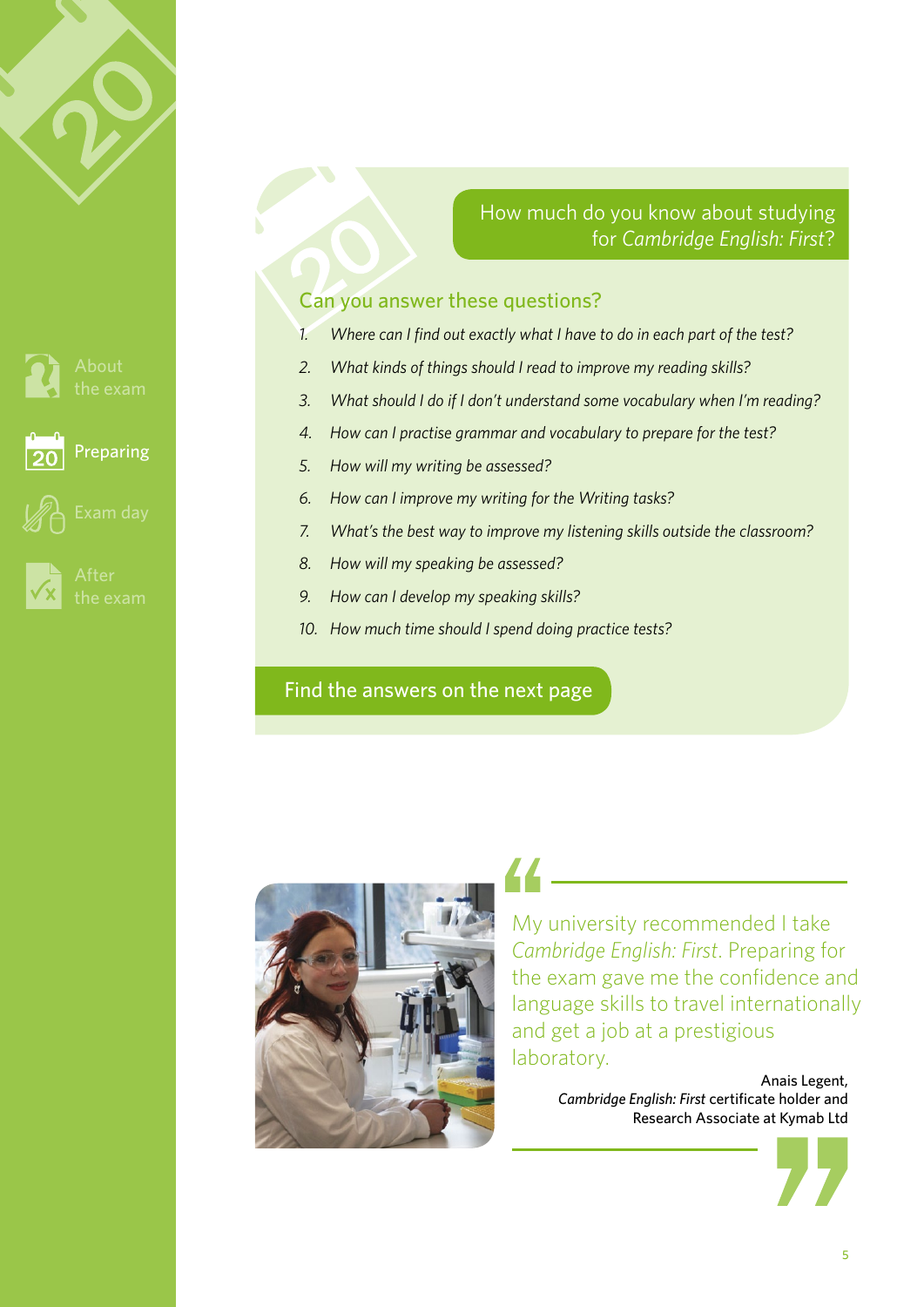<span id="page-5-0"></span>



# **ANSWERS**

# Studying for Cambridge English: First

## *1. Where can I find out exactly what I have to do in each part of the test?*

You can **[download sample papers here](http://www.cambridgeenglish.org/Images/174037-fce-2015-sample-papers.zip)**, and the Cambridge English Language Assessment **[website](http://www.cambridgeenglish.org/exams/first/)** has more information.

#### *2. What kinds of things should I read to improve my reading skills?*

The best way to improve your reading skills is to read as much as possible, and to read a wide range of different texts. This will also help you in the Writing paper. Try reading:

- graded readers and short stories
- articles from newspapers and magazines
- informational texts such as travel websites or online encyclopaedias
- reviews of books, films or technology.

If you have a special interest or hobby, try reading about it in English as much as you can.

#### *3. What should I do if I don't understand some vocabulary when I'm reading?*

Generally, you should continue reading and try to understand as much as possible without worrying about what these words mean. If you always stop to check words you don't know, you can lose the general meaning. Also, in the exam, you can't use a dictionary, so this is an important skill to learn. Sometimes, when you read, however, your aim may be to improve your vocabulary. If there are words which you meet often, check their meaning then record them, with an example, in a vocabulary book.

#### *4. How can I practise grammar and vocabulary to prepare for the test?*

Reading a wide range of different texts will help you with aspects of English such as collocation (which words go together), phrasal verbs and how we use linkers. You'll also become more aware of the language used in written English and how writers use paraphrase. All of these are important for the Reading and Use of English paper, as well as the Writing paper.

It's also very helpful to use a monolingual dictionary while you're preparing for the exam. These dictionaries contain detailed information about how words and phrases are used, not just the meaning. This kind of information is helpful generally, and particularly when preparing for the Reading and Use of English paper.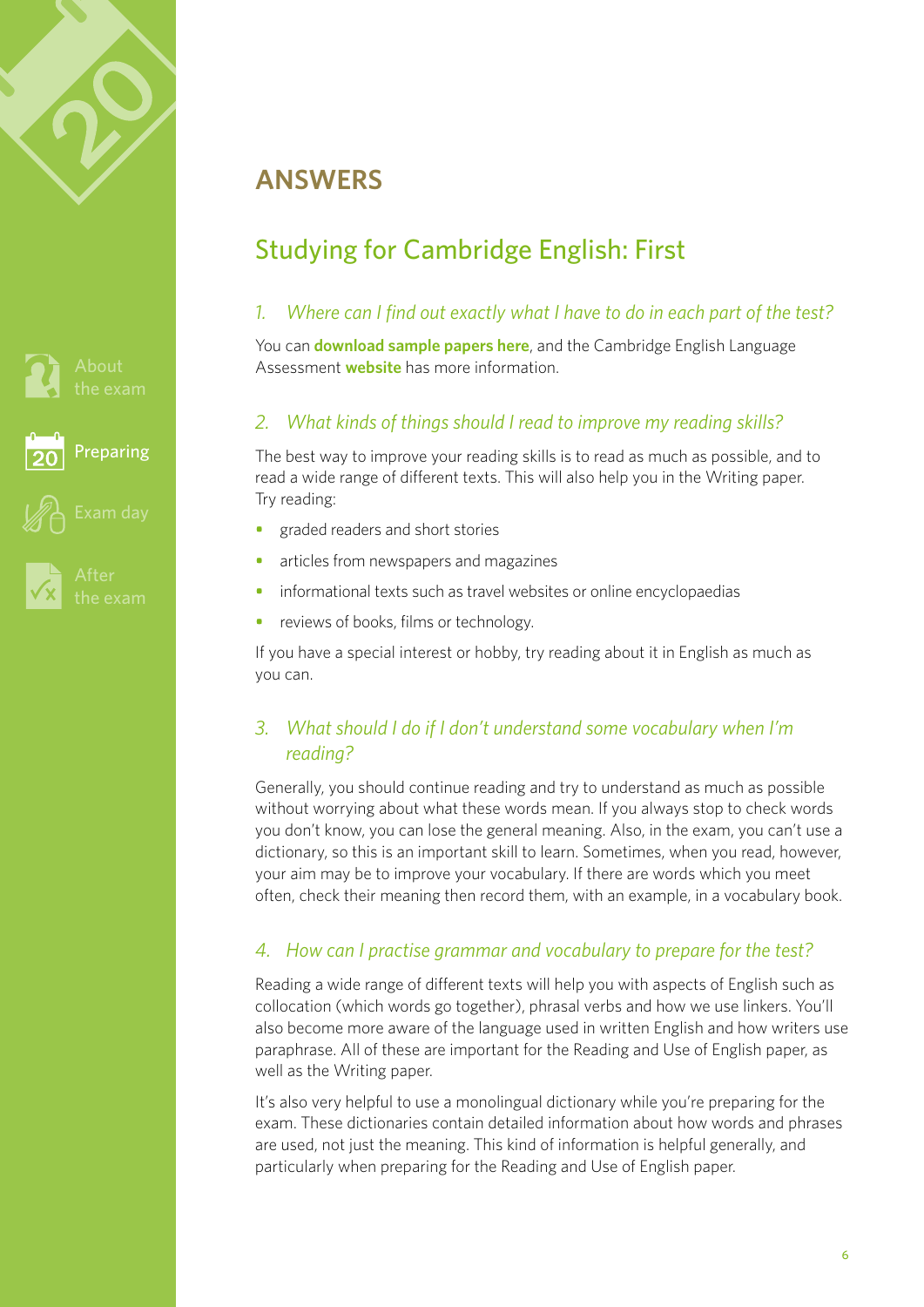



#### *5. How will my writing be assessed?*

You can find information about how *Cambridge English: First* examiners assess Writing **[here](#page-12-0).**

#### *6. How can I improve my writing for the Writing tasks?*

One way is to use example answers, which you can find in **[coursebooks or practice](http://www.cambridge.org/gb/cambridgeenglish/official-exam-preparation-materials/exam/cambridge-english-first-fce-2015)  [test books](http://www.cambridge.org/gb/cambridgeenglish/official-exam-preparation-materials/exam/cambridge-english-first-fce-2015)**. First of all, look at how the writer answers the different parts of the question. Then choose one of the assessment criteria to explore – perhaps an area that you find more difficult. If this is *Organisation*, look at how the writer organises their ideas into paragraphs. Think about how they develop these ideas, and how they link ideas in each paragraph and between the paragraphs. You can do similar things for *Language* and *Communicative Achievement*.

#### *7. What's the best way to improve my listening skills outside the classroom?*

Try to listen to as many different things as possible. There's a huge range of recordings and videos on the internet, such as video clips, podcasts, talks, TV channels, radio stations and also websites specially designed for English-language learners. As with reading, if you have an interest or hobby, try to find video clips or podcasts about it.

#### *8. How will my speaking be assessed?*

You can find information about how *Cambridge English: First* examiners assess Speaking **[here](http://www.cambridgeenglish.org/images/173977-cambridge-english-first-speaking-test-examiner-comments.pdf)**.

#### *9. How can I develop my speaking skills?*

Speak English as much as possible! Like all language skills, your speaking will improve if you practise more. Speak to different people, in different situations and about different topics. You can also practise for Part 2 of the Speaking test by recording yourself, and listening back to see what you could improve. It's also a good idea to watch a **[sample Speaking test](https://www.youtube.com/watch?v=EdeZp0n0JHw)**, to give you an idea of what to expect.

#### *10. How much time should I spend doing practice tests?*

Doing practice tests is only one part of your preparation. You need to be familiar with all the tasks and question types of all the papers, so you know what to expect. However, you should balance this with lots of language and skills practice. Before you do any practice tests, make sure you know exactly what you need to do in each part. Don't try to memorise answers for the Writing or Speaking tests, because they probably won't answer the questions you're being asked. It's good to set yourself time limits when you do practice tests, so that you practise completing the tasks and filling in the answer sheet in the time you'll have in the exam.

You can find an **[official book of practice tests](http://www.cambridge.org/gb/cambridgeenglish/official-exam-preparation-materials/exam/cambridge-english-first-fce-2015)** online or from bookshops. There is also a **[free sample test](http://www.cambridgeenglish.org/Images/174037-fce-2015-sample-papers.zip)** available online.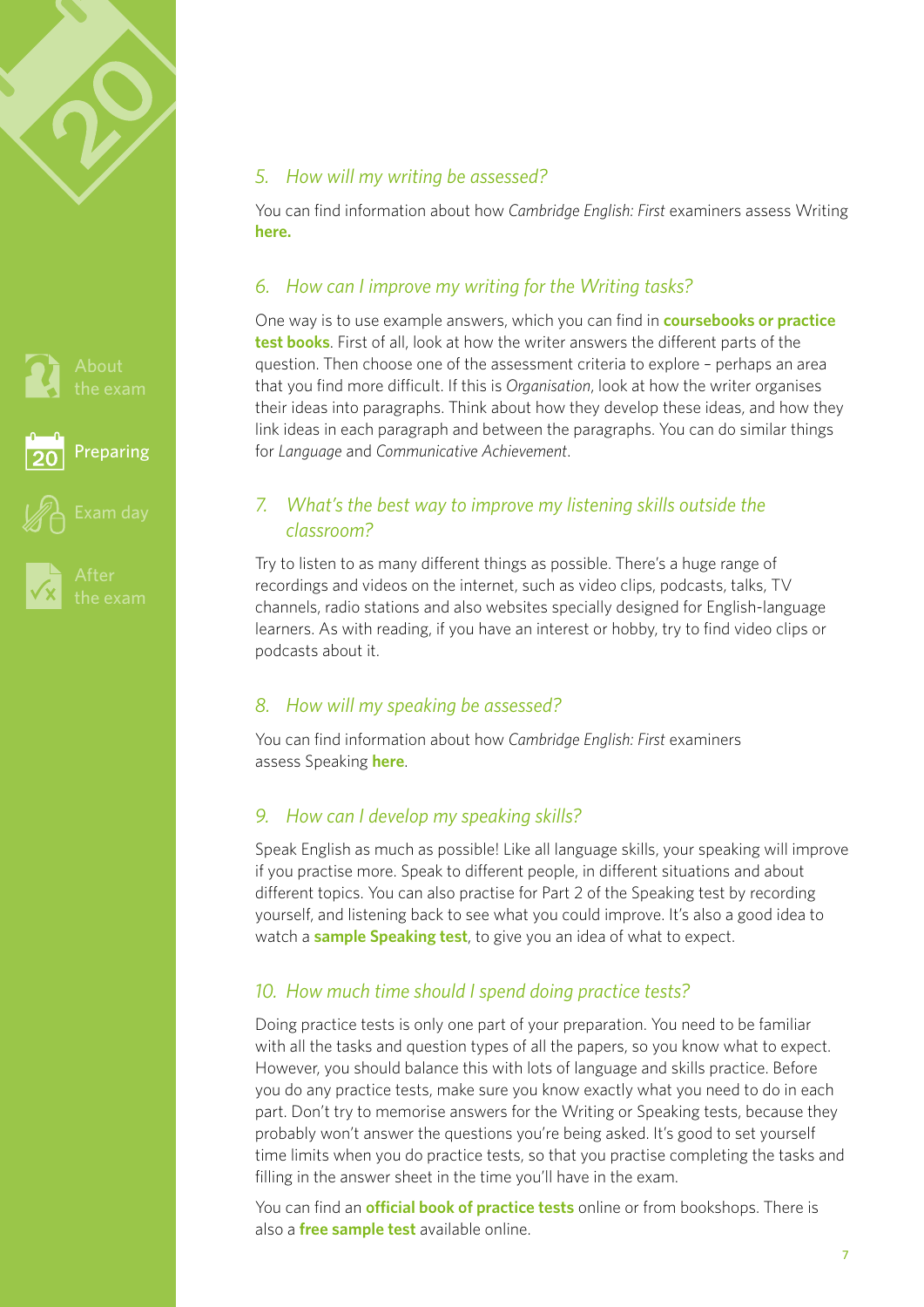

[Preparing](#page-3-0)

How much do you know about practical things to do before the exam?

## Can you answer these questions?

- *1. How do I register for the exam or find a centre?*
- *2. Can I delay taking a particular paper if I don't feel ready for it?*
- *3. What is the Notice to Candidates?*
- *4. What do I need to take with me on exam day?*
- *5. How do I register for results online?*

# [Find the answers on the next page](#page-8-0)

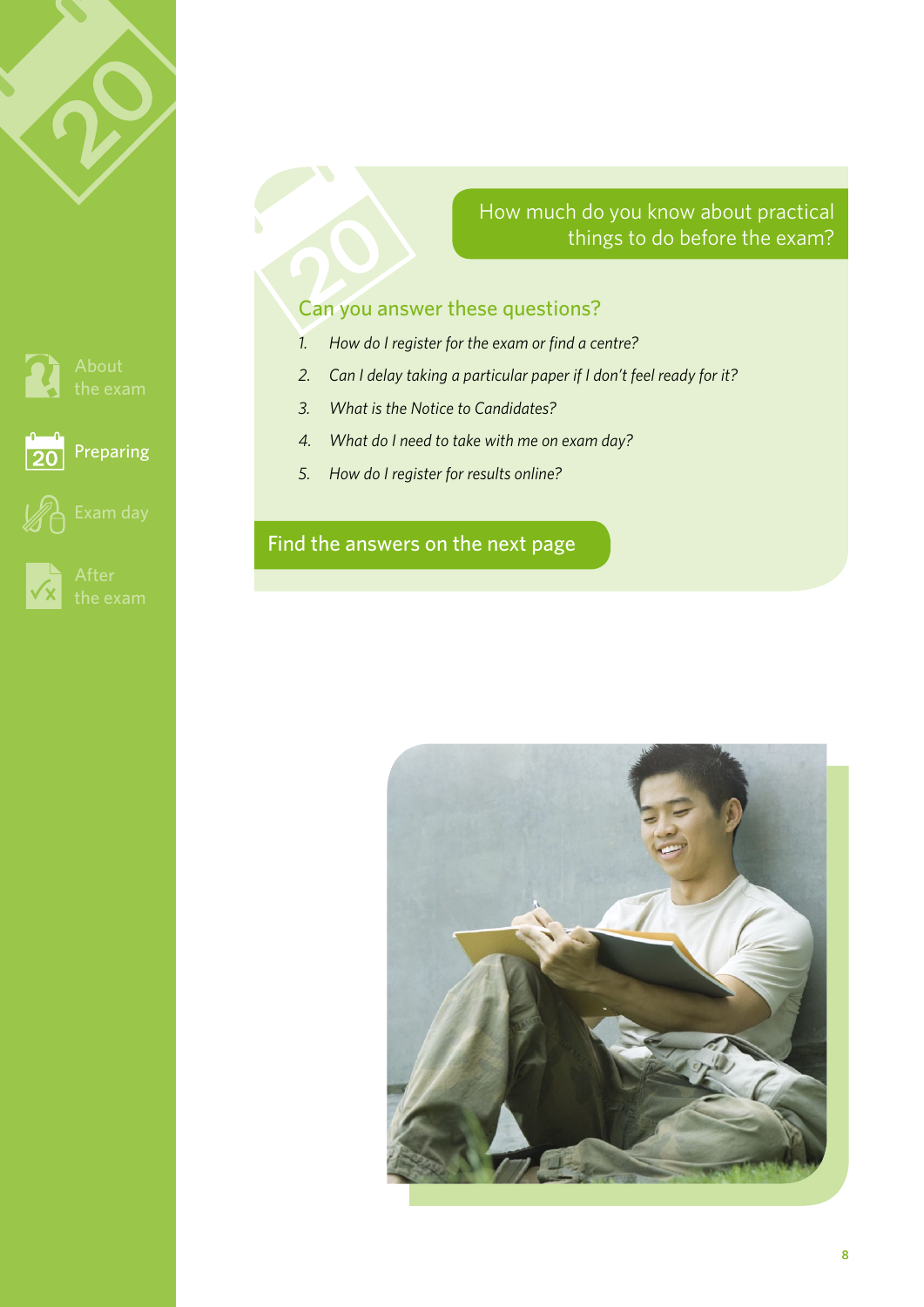<span id="page-8-0"></span>



# **ANSWERS**

# Practical things to do before the exam

## *1. How do I register for the exam or find a centre?*

If you are already at a school that offers a course in *Cambridge English: First*, speak to your school about your exam booking. If you are registering independently, you can find a centre that offers your exam **[here](www.cambridgeenglish.org/centresearch)**. Then you can register directly with the exam centre. They will be able to give you advice about preparation, and tell you how much your exam will cost.

## *2. Can I delay taking a particular paper if I don't feel ready for it?*

No, all papers must be taken in a single session. The Speaking test is often taken on a different day from the other papers.

## *3. What is the Notice to Candidates?*

The Notice to Candidates is a list of things you can and can't do in the exam room. Your exam centre will give you a copy, but you can also see a copy **[here](http://www.cambridgeenglish.org/images/summary-regulations.pdf#page=2)**.

## *4. What do I need to take with me on exam day?*

You must bring identification, for example your passport or national ID card. A bottle of water is a good idea. You can take pens and pencils, but your centre will also provide these.

## *5. How do I register for results online?*

When you register for the exam, you will receive a Confirmation of Entry. This will show the web address for our Results Online site. It also tells you your candidate ID number and secret number, which you will need to use to register to receive your results online. It's a good idea to register a few weeks before your exam.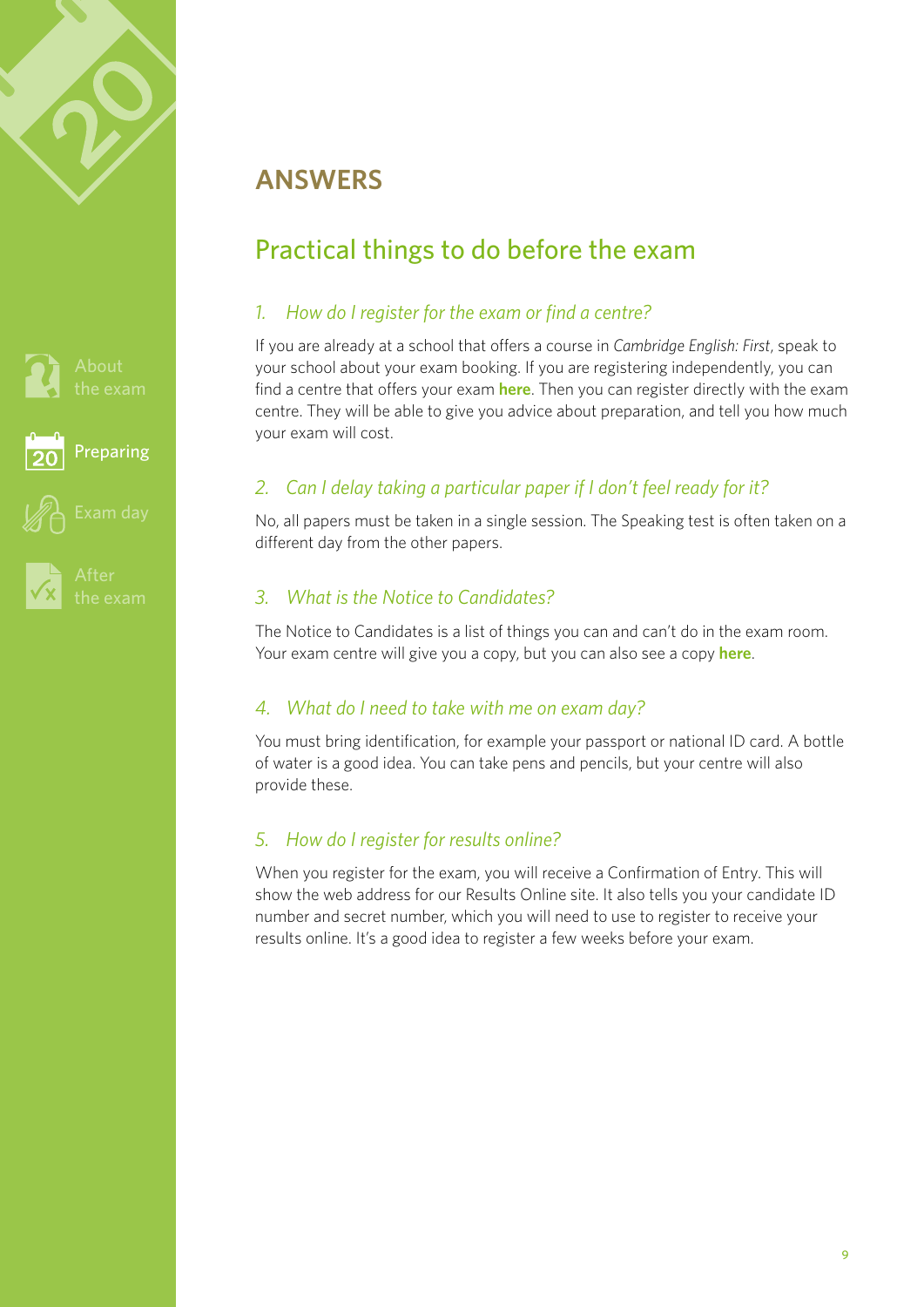<span id="page-9-0"></span>





# Exam day

It doesn't matter how well prepared you are, exam day can make anyone feel nervous. That's why it's really important to know what to expect on the day.

Do some practice tests and practise filling in the answer sheets for the Reading and Use of English paper and the Listening paper. You can practise this on the **[sample](http://www.cambridgeenglish.org/Images/174037-fce-2015-sample-papers.zip) test**. If you have any questions before the day of the test, contact your local centre. You can find your local centre **[here](www.cambridgeenglish.org/find-a-centre/find-an-exam-centre)**.

On the day of the test, your photograph will be taken at the centre. You may also be asked to fill in a sheet of candidate data. Don't worry – this helps us to keep accurate records of the ages and nationalities of people taking the exam, and to ensure our exams are fair for everyone.

Before you take the exam, visit the **[What to expect on exam day](http://www.cambridgeenglish.org/prepare-and-practise/what-to-expect-on-exam-day/)** web page and read the **[Summary Regulations for Candidates](http://www.cambridgeenglish.org/Images/summary-regulations.pdf)**.

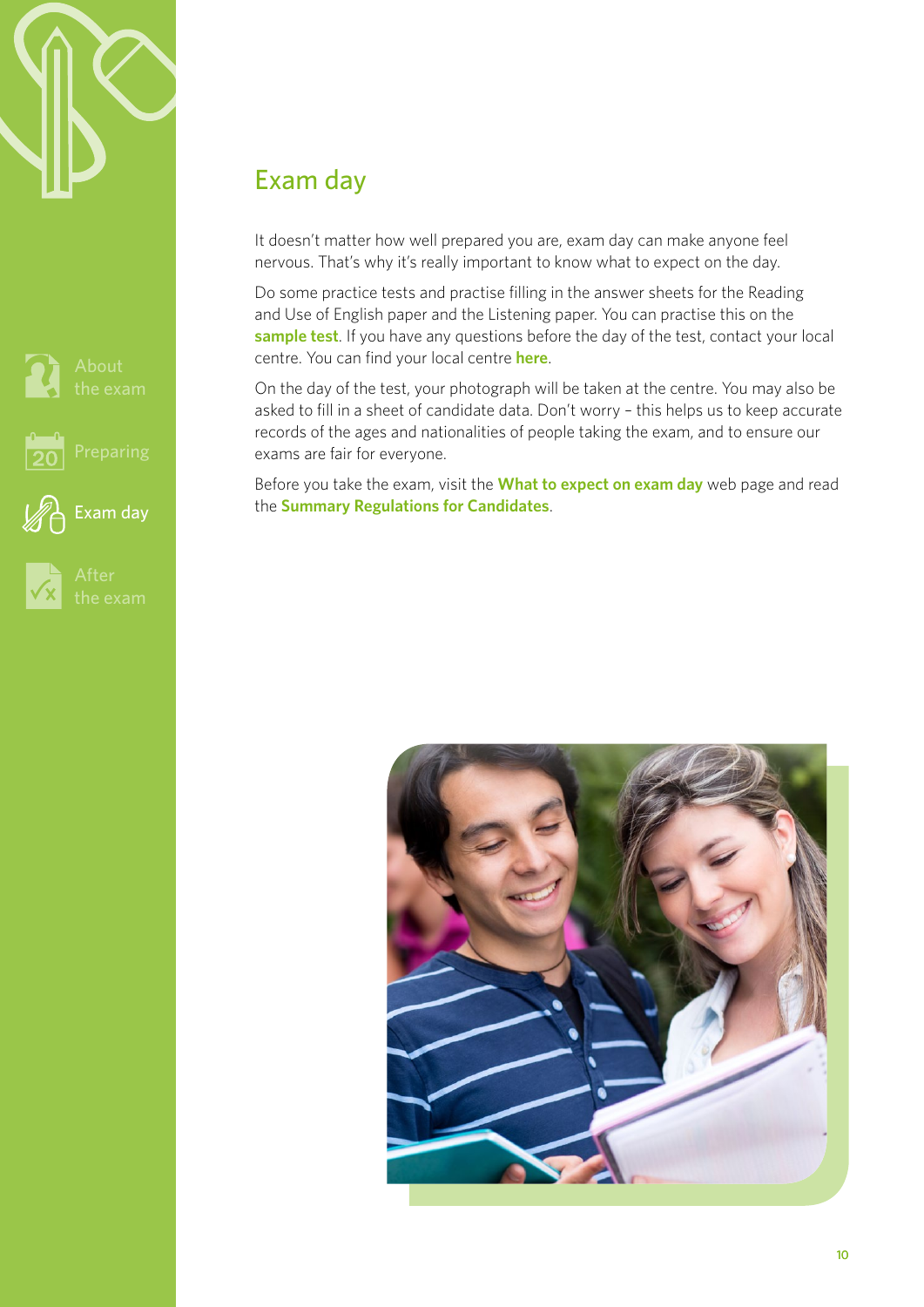



EXAM DAY TIPS

**EXAM DAY TIPS** 

- The night before the exam, get a good night's sleep. Eat sensibly and take water with you, so you can concentrate on the tasks.
- 3 Plan your timing carefully for the **Reading and Use of English** and **Writing** papers. Decide before the exam how long you want to spend on each task, and don't spend longer than that. You can always go back at
- You can do the tasks in these papers in any order, so you may want to start with the questions you find easier. Make sure, though, that you write your answers correctly on the answer sheet.
- Allow enough time to plan, write and check your work in the **Writing** paper. If you make corrections, make sure they are clear. Don't worry about the exact number of words; just try to answer the question fully.
- 3 In the **Listening** paper, always read the questions before you start listening. Don't worry if you miss a question – use the questions to help you find your place. You will hear each recording twice.
- In the **Speaking** test, it's fine to ask the examiner to repeat the question if you're not sure. Try to listen to your partner's comments and respond to them; this is part of good communication skills.











- $\rightarrow$  [Watch a video of a Speaking test.](https://www.youtube.com/watch?v=EdeZp0n0JHw)
- [Read an examiner's comments on the candidates' performances.](http://www.cambridgeenglish.org/images/173977-cambridge-english-first-speaking-test-examiner-comments.pdf)



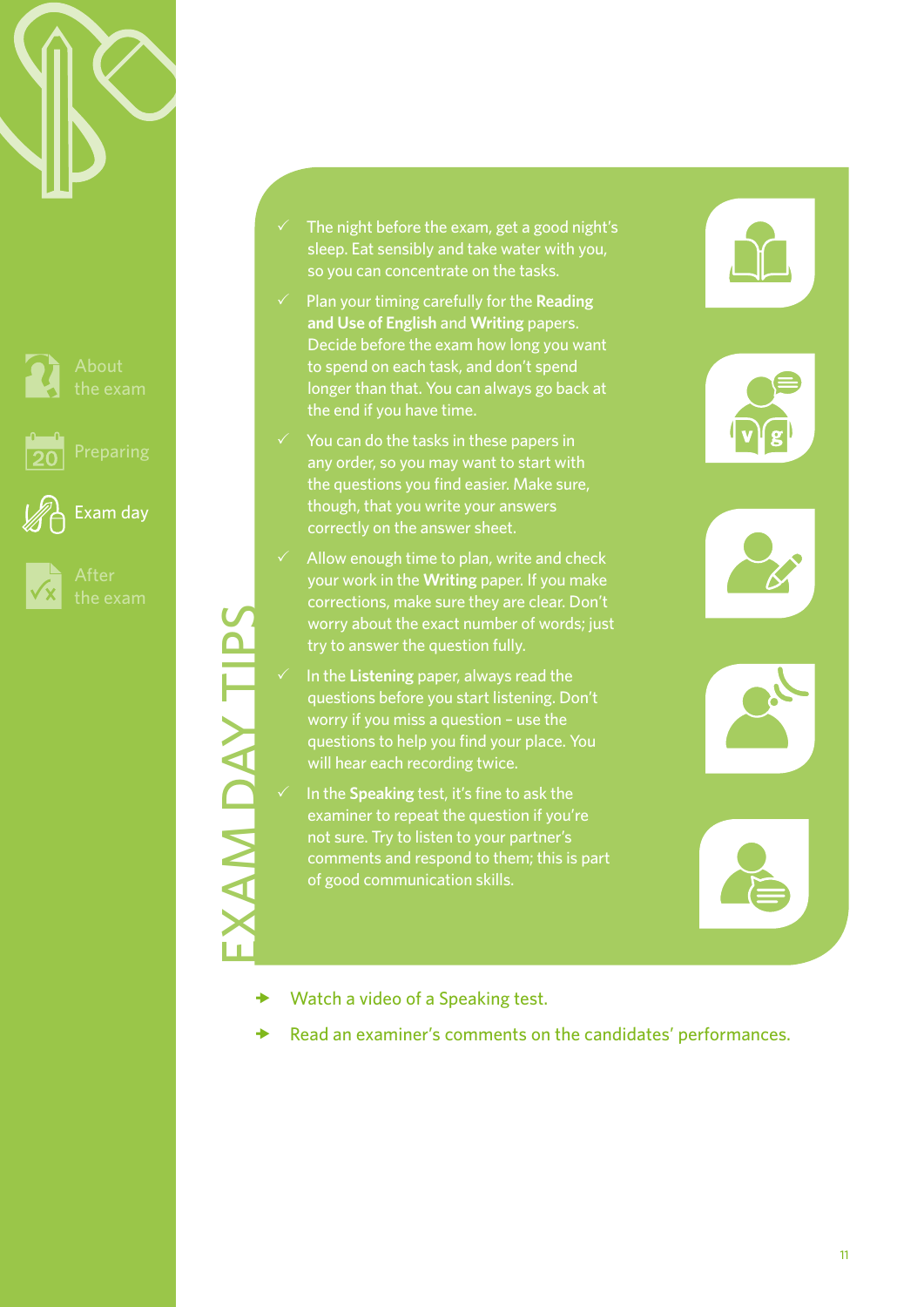<span id="page-11-0"></span>

| $\mathbf{C}$ | <b>A</b> |  |
|--------------|----------|--|
|              |          |  |
|              |          |  |



[the exam](#page-1-0)







After the exam

# After the exam

# How much do you know about results and next steps?

## Can you answer these questions?

- *1. How is Writing assessed?*
- *2. How is Speaking assessed?*
- *3. What information will be on my Statement of Results?*
- *4. What happens if I don't pass one of the papers?*
- *5. What does my grade actually mean?*
- *6. What is the online Results Verification Service?*
- *7. How long do I have to wait for my results and my certificate?*
- *8. What can I do with my Cambridge English: First qualification?*
- *9. How can I continue my language learning after passing Cambridge English: First?*

## [Find the answers on the next page](#page-12-0)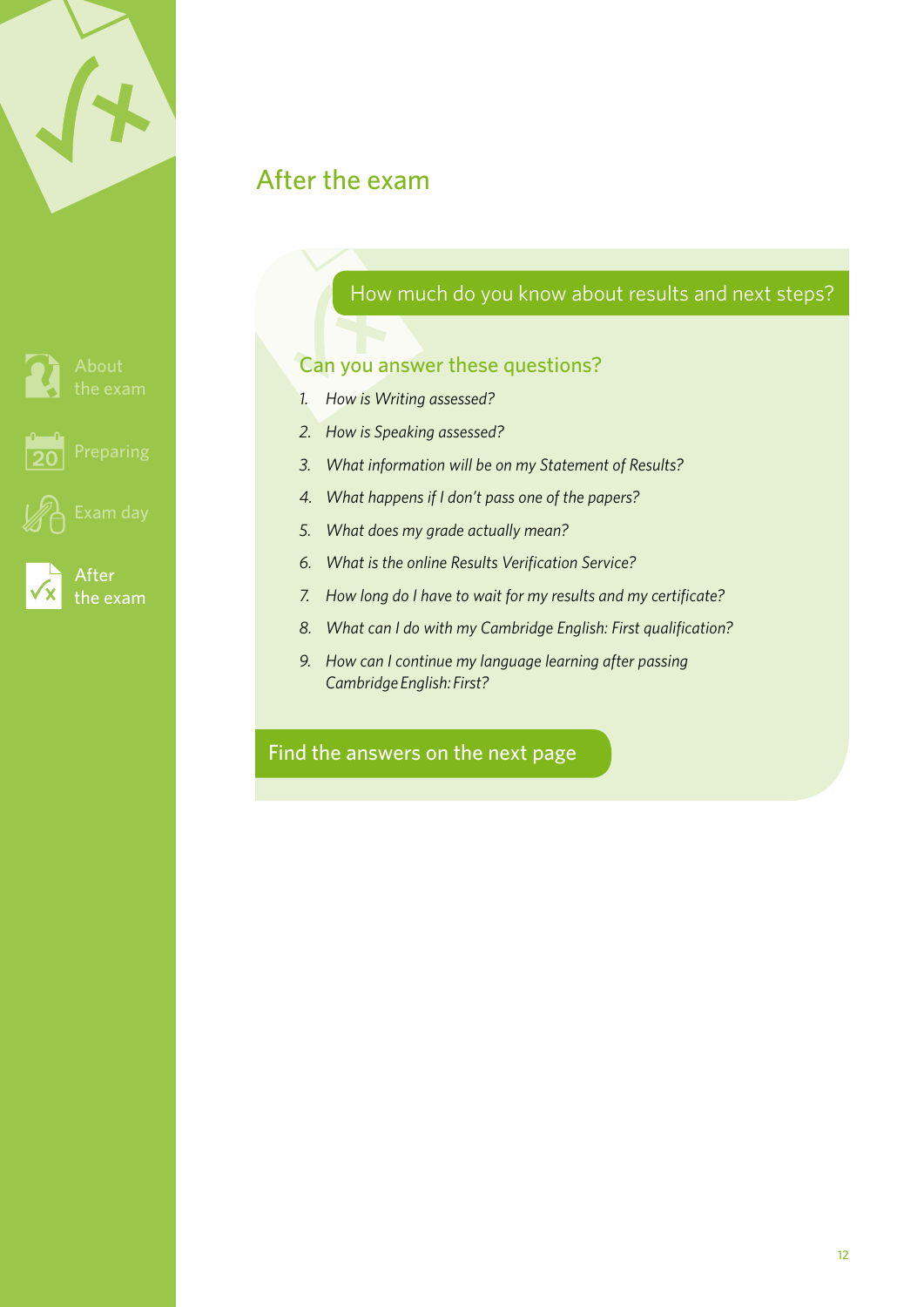<span id="page-12-0"></span>

|  | 14 |  |
|--|----|--|
|  |    |  |
|  |    |  |



# **ANSWERS**

# Results and next steps

#### *1. How is Writing assessed?*

There are four assessment criteria for the writing tasks: C*ontent, Communicative Achievement, Organisation* and *Language*.

- Content focuses on how well you have completed the task, in other words, if you have done what you were asked to do.
- Communicative Achievement focuses on how appropriate the writing is for the task (for example, is the style right for a magazine article?), and whether you have used the right register, for example formal or informal.
- **Organisation** focuses on the way you put together the piece of writing, in other words, if it's logical and ordered.
- Language focuses on vocabulary and grammar. This includes the range of language as well as how accurate it is.

## *2. How is Speaking assessed?*

There are two examiners in the Speaking exam. One is the interlocutor, who speaks to you and manages the test. The interlocutor will award you a mark for global achievement (a general mark for how well you did in the whole test). The other is the assessor, who only listens. The assessor uses four assessment criteria: *Grammar and Vocabulary, Discourse Management, Pronunciation* and *Interactive Communication*. For more details, **[see these examiner's comments](http://www.cambridgeenglish.org/images/173977-cambridge-english-first-speaking-test-examiner-comments.pdf)**.

#### *3. What information will be on my Statement of Results?*

On your Statement of Results you'll see your:

- score on the Cambridge English Scale for each of the four skills (Reading, Writing, Listening and Speaking) and Use of English
- score on the Cambridge English Scale for the overall exam
- grade for the overall exam
- CEFR level for the overall exam.

#### *4. What happens if I don't pass one of the papers?*

You can't fail a paper; your grade is based on how you perform in the whole exam. If you don't do very well in one paper, your Statement of Results will show this. However, if you have performed well enough in the other papers, you can still pass the exam.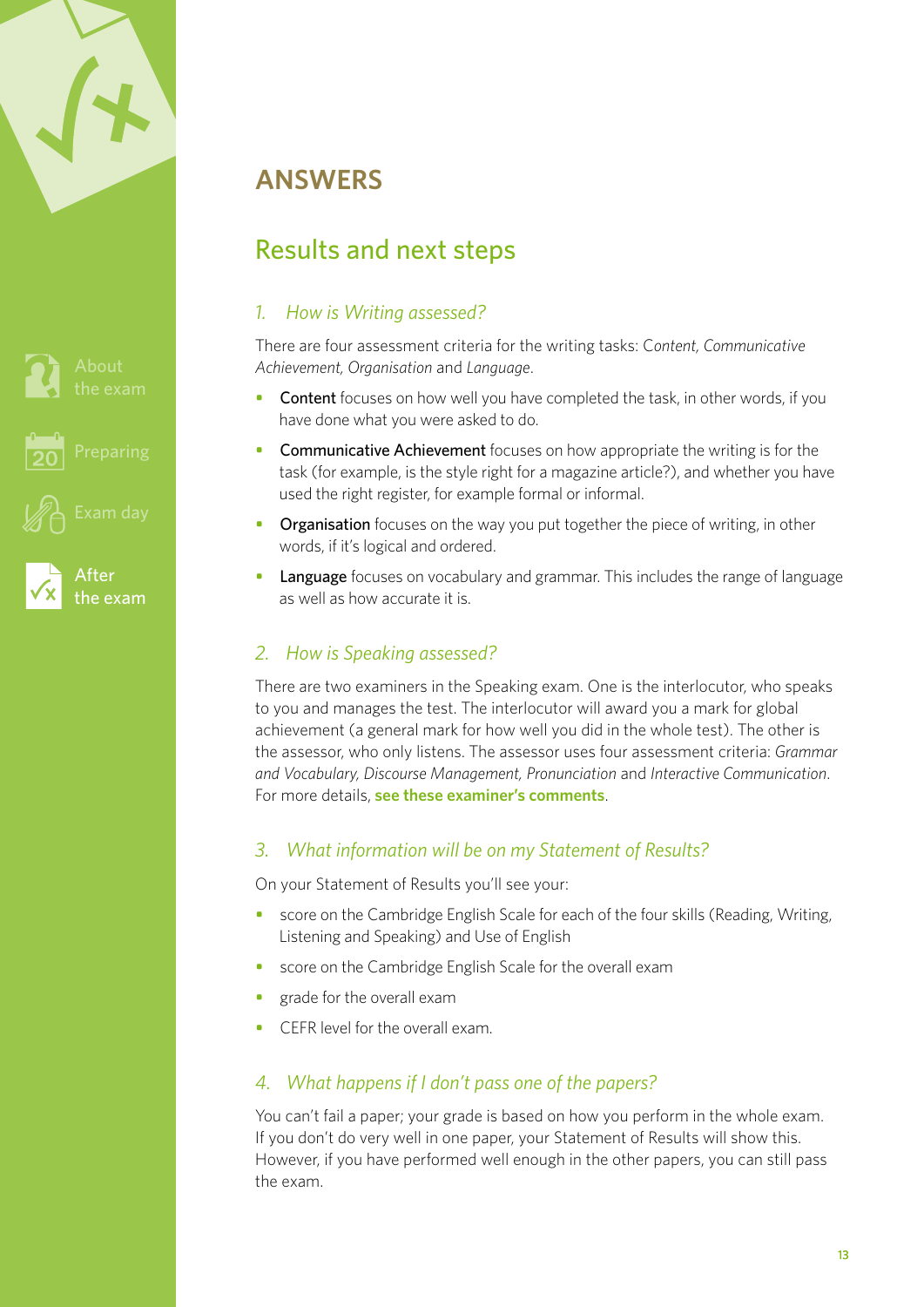

#### *5. What does my grade actually mean?*

Your grade shows how well you did in the exam. If you achieved a grade A, this means you performed exceptionally well and that your English is above Level B2, the level of *Cambridge English: First*. Your certificate will show that you received the *First Certificate in English* and that you showed ability at Level C1.

If you achieve a grade B or C in the exam, you will receive the *First Certificate in English* at Level B2. If your performance is below Level B2, but within Level B1, you will get a Cambridge English certificate stating that you showed ability at Level B1.

#### *6. What is the online Results Verification Service?*

This service enables universities, colleges or employers to view and check exam results. If an institution wants to verify your result, you will need to give them your candidate ID number and secret number. If you have lost these details, the centre where you took your exam can provide them.

## *7. How long do I have to wait for my results and my certificate?*

Statements of Results are released online, approximately four to six weeks after the exam for paper-based exams, and two weeks after the exam for computer–based exams. To receive your result online, you will need your candidate ID number and secret number. These can be found on the Confirmation of Entry sheet given to you by your centre. If you are successful in your exam, you should receive your certificate within three months of the exam (or six weeks for computer-based tests). If you need to check when you will receive your certificate, contact your centre.